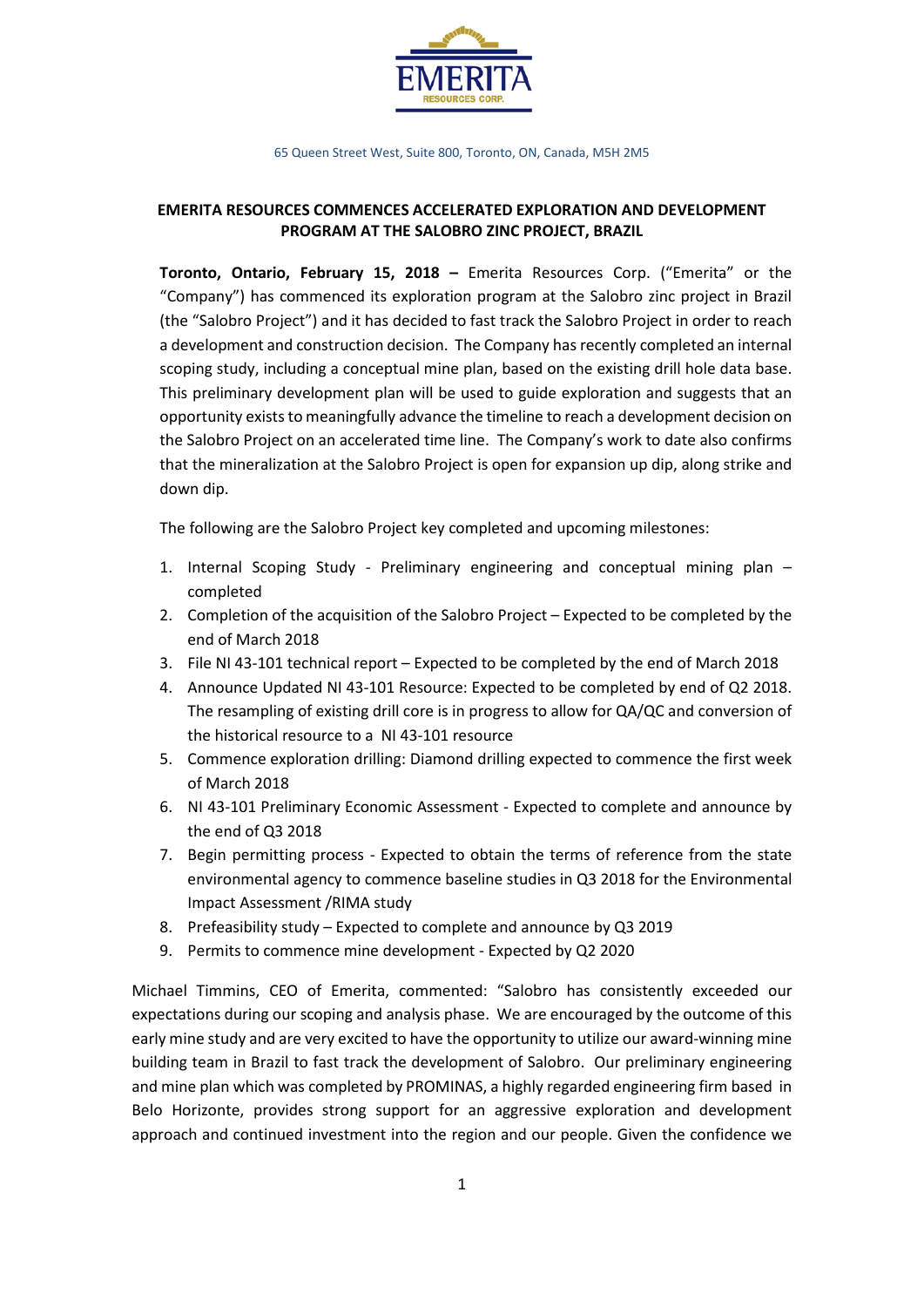

#### 65 Queen Street West, Suite 800, Toronto, ON, Canada, M5H 2M5

have in the scoping work and the well-established process for permitting in this region of Brazil we aim to have the mine development permits in hand within 24-36 months."

### **About the Salobro Project**

The Salobro Project is located in Minas Gerais State, Brazil in an area well serviced with infrastructure including a zinc smelter, paved roads, rail, water and power. The excellent access allows for year round project activities and provides for a cost effective field program.

The deposit remains open for further expansion. The Company has laid out a program designed to advance the project as quickly as possible to a point where a development decision can be made. Resampling of the existing drill core is underway and will provide the QA/QC data in support of completing an NI 43-101 compliant resource estimate. The drill program for the resource expansion has been tendered and will commence as soon as permits are in place, which is expected to be early March 2018. The results of the initial work program are expected to provide the necessary data for completing the initial economic evaluation of the Salobro Project deposit.

A summary of the historical resource estimate can be found on the Company's website in a report entitled "Mineralizações De Zinco E Chumbo Do Depósito Salobro, Porteirinha (Mg) (2006)". According to this report, the Salobro Project deposit is estimated to contain 8.3 million tonnes grading 7.12% zinc and lead. **A "qualified person", as defined in National Instrument 43-101 ("NI 43-101"), has not done sufficient work on behalf of Emerita to classify the historical estimate as a current mineral resource and Emerita is not treating the historical estimate as a current mineral resource or mineral reserve. Further work must be completed in order to demonstrate whether a reasonable expectation for commercial extraction exists. The mineral resource estimate is a historical estimate and should not be relied upon.**

## **Qualified Person**

Each of Dr. Fernando Tallarico, P.Geo., and Carlos Cravo Costa, P.Geo., is a "qualified person" as such term is defined in NI 43-101 and has reviewed and approved the technical information related to the Salobro Project included in this press release and have approved its dissemination.

#### **About Emerita Resources Corp.**

Emerita is a natural resource company engaged in the acquisition, exploration and development of mineral properties in Europe, with a primary focus on exploring in Spain and Brazil. The Company's corporate office and technical teams are based in Sevilla, Spain and Belo Horizonte, Brazil with an administrative office in Toronto, Canada.

For further information, contact:

Helia Bento +1 416 309 4293 (Toronto)